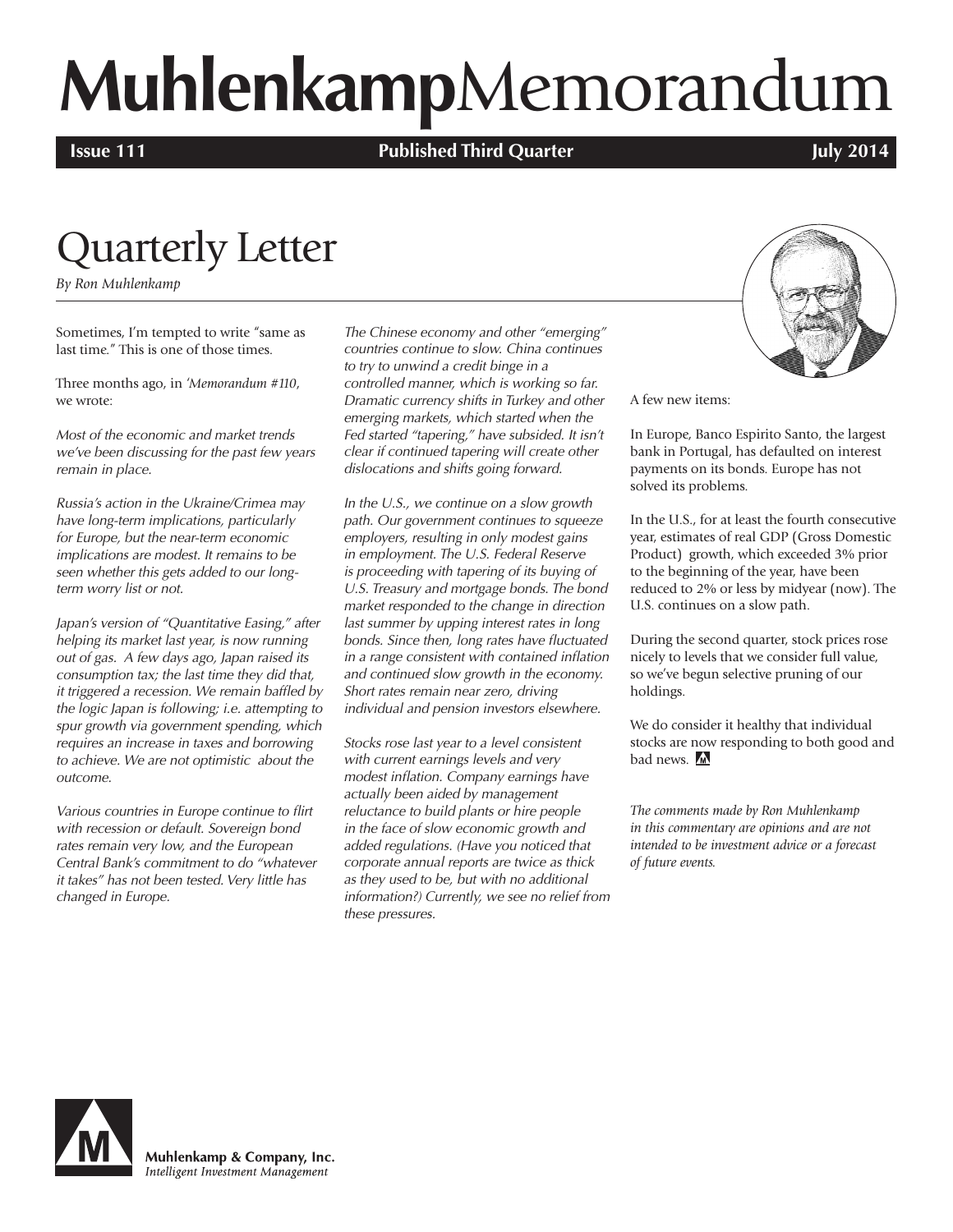## Be Careful Dealing with Creative Sources of Yield: A Redux

*By Celeste Zingarelli*

In February 2013, Ron attended a Money Show in Orlando where a topic that generated a lot of interest was "How can I get more income from my investments?" In response to what he heard from other speakers, Ron wrote an essay, *Be Careful Dealing with Creative Sources of Yield*; (refer to *Muhlenkamp Memorandum #106*).

As the Fed prolongs its policy of keeping interest rates at very low levels, investors continue their quest for finding more ways to generate income. And Wall Street, being a great marketing machine, is happy to oblige. As a result, we believe Ron's warning remains valid. This article examines definitions, expectations, and valuations when searching for sources of greater income.

#### **Definitions**

**2** "Yield" is generally understood as the interest or dividend payment earned on a security over and above the return of principal. Historically, investors seeking yield (or income) would focus on bonds or low-growth, high-dividend stocks. In today's ultra-low rate environment, that focus has changed a bit.

Recently, one of our shareholders asked us to examine a mutual fund offering a double-digit distribution. Let's say the distribution is 10 cents on every dollar. Reading the fine print, we learned that 3 cents of the "payout" was earned in dividends. The remaining 7 cents of the payout is not income over and above the principal; i.e. it is not a return *on* your money, it is a return *of* your money! This is akin to investing \$100 in a mutual fund, getting back \$10 at the end of the year—\$7 of which is a return of your capital—and paying a 1% management fee for the privilege.

Be careful when yield and payout are used interchangeably, as if they were the same thing. We are not required to pay taxes on a return of our principal, we are only required to pay taxes on the money earned in excess of our investment. So be especially careful when a product is labelled "tax favored," as much of the payment may be a return of your capital. This applies to many royalty trusts and master limited partnerships (MLPs) as well.

#### **Expectations**

Historically, investors would hold a bond until maturity, as the interest payments provided a consistent income stream. With the recent onslaught of energy-related investment opportunities, investors looking for something similar should be guarded. For example, consider a royalty trust that owns the rights on a group of oil or gas wells. Investors receive pro rata shares of the proceeds from what is produced, but nearly all oil and gas fields produce at a declining rate. So, a 10% payout in the first year could diminish to 1% by the twentieth year.

Investors should also be wary of what we call "no-cushion stocks."

Historically, the stocks of electric, gas, and water companies ("utilities") are noted for their dividends. Recent *Value Line®* reports indicate electric utilities now average a yield of 3.6%, a P/E (price-to-earnings ratio) of 17, and a payout (dividend as a percent of earnings) of 60 percent. We believe the high payout limits their flexibility in making capital expenditures and future dividend increases. We prefer companies with a 3% yield, representing 30% of the earnings (for a 10 P/E). Such a company has much more flexibility to finance itself and to raise its dividend in the future.

#### **Valuations**

With a slew of retirees all in the same boat, investors stampeded into "income" securities—and Wall Street responded. From 2010 through 2013, high-dividend mutual funds and ETFs took in more than \$112 billion in new money. By the end of last year, these funds reached a total of \$394 billion in assets—more than triple their size in 2008.<sup>1</sup> The monies flowing into higher-yielding securities have driven their prices up, creating a "crowded trade." There is an inverse relationship between price and yield. So, when the prices of these securities increase, their yields decrease.

At Muhlenkamp & Company, we believe you can turn a good company into a bad investment by paying too much for it. Because price always matters, we are concerned that some investors are paying too high a price for a security (utility stock, junk bond, MLP, etc.) in exchange for a hoped-for income stream, thereby subjecting themselves to the risk of a price decline.

In summary, Ron's first investment maxim is borrowed from Milton Freeman: *There is no free lunch.* His second maxim is: *There is no free income, either!* Be sure to read the fine print! Be sure to check the numbers! Be sure to check the underlying assumptions! In short, be sure to understand what you are buying. And, if you have questions or concerns, be sure to give us a call. We are happy to assist you.

<sup>1</sup> *The Wall Street Journal;* May 31-June 1, 2014 *Continued on page 7*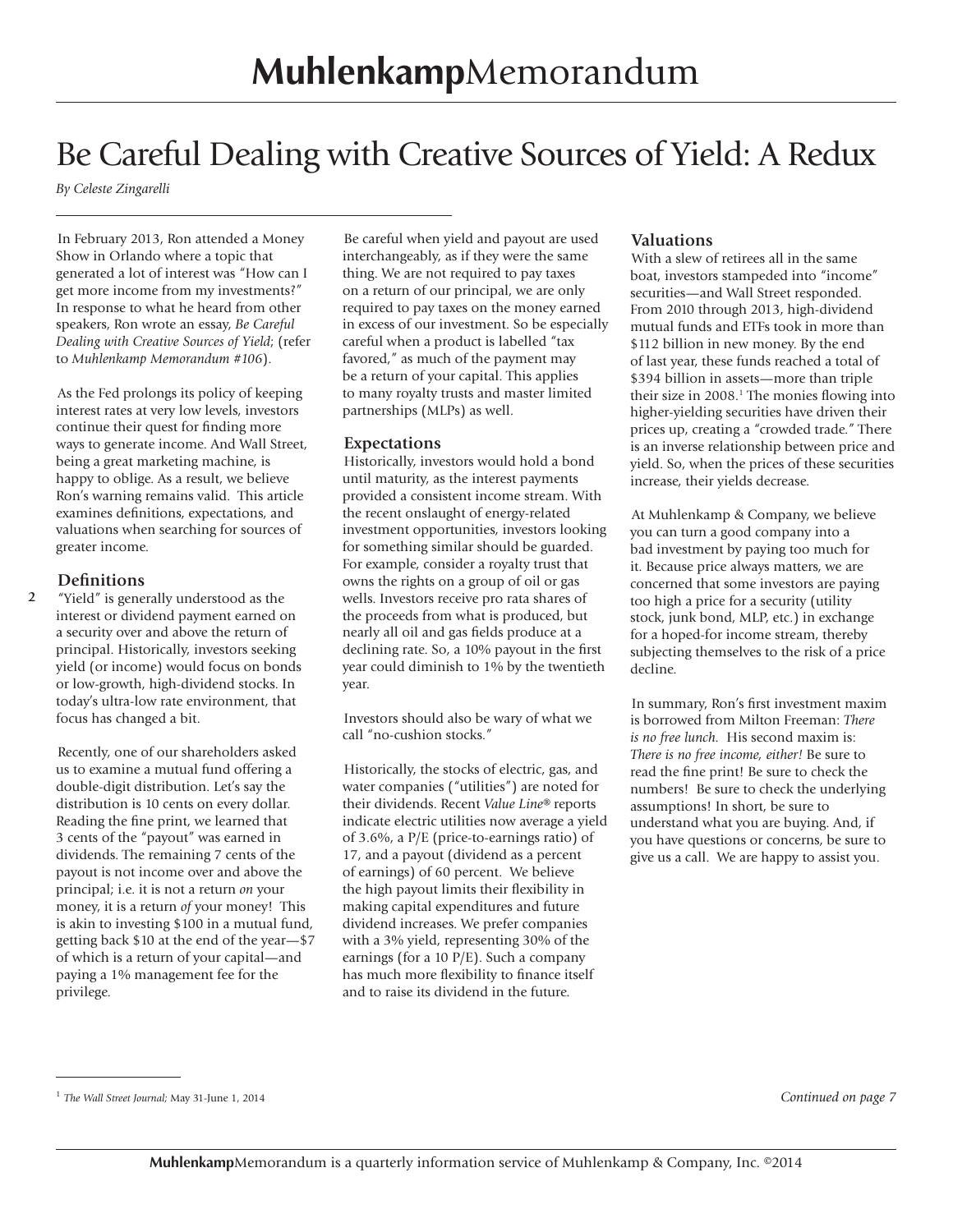## **Ask**Muhlenkamp

The following correspondence took place between a shareholder and Ron during the second quarter. A meaningful exchange, we found it useful and hope that you do, too. Please feel free to send us a note, indicating your ideas, comments, and suggestions. We appreciate hearing from you!

#### *Dear Ron,*

*I read all the articles (and opinions) in your newsletters and I feel compelled to ask you to wage a campaign to get rid of all regulations and government laws in our lives. You continue to mention government regulations and "squeezes." What a world we would have! Consider how corporations and their employees could foul our water, air and soil without any oversight. Let us not forget the crumbling roads and bridges that would eventually be the result of this. Think about riding over the Fort Duquesne Bridge to downtown. The water there is only eighteen feet deep. Surely we can all handle that.*

*Along with the so-called Tea Party group whose members don't turn down their Social Security and Medicare, I am continually amazed at how people want others to pay for everything. It is EASY to look for scapegoats. The negativity of so many people is very sad.*

*I don't expect a response from you, but I do think you should occasionally hear from some people that don't appreciate your patronizing monologue. And yes, I have had money in your namesake fund for over a decade.*

Dear Shareholder, Thank you for your email.

I have never said I'm against all regulation. I have said recently that, in many cases, current levels of regulation are much greater than they were a few years ago and have become a major drag on economic growth and employment.

Following are: – **Example 1**

> Some of the current regulations and requirements pertinent to hiring people.

– **Example 2**

Employment costs at Muhlenkamp & Company for 1996, 2006, and 2014.

Sincerely yours, Ron

**P.S.** I am 70 years old and have not taken one dime from Social Security or Medicare.

#### **3**

## **Example 1:** To Hire One Person

*Some of the current regulations and requirements pertinent to hiring people*

**1. Employers must obtain an Employer Identification Number by completing IRS Form SS-4.**

In order to hire an employee, you must first get an Employer Identification Number (EIN) to use on tax returns and other documents that are submitted to the IRS. To get an EIN, you must file IRS Form SS-4.

#### **2. Set up a payroll system to withhold taxes.**

Employers need to withhold a portion of each employee's income and deposit it with the IRS, and also make Social Security and Medicare tax payments to the IRS. (They may also have to withhold taxes for your state and local municipality.)

**3. Obtain the employee's legal name and Social Security Number and complete IRS Form W-2.** 

Employers must keep records of employment taxes for at least four years.

- **4. Have each employee complete IRS Form W-4.**
	- On the W-4 form, employees list how many allowances they are claiming for tax purposes. Employees should fill out a new W-4 form each year, if they want to change their allowances.

**5. Fill out Form I-9, Employment Eligibility Verification for each new employee.**

Employers must verify that each new employee is legally eligible to work in the United States. U.S. Citizenship and Immigration Services requires employers to use this form to verify that every employee is eligible to work in the United States. (You don't have to file this form with the USCIS, but you must keep it in your files for three years.) These forms should be kept in a separate I-9 folder for all employees, not in each employee's personnel file.

#### **6. File IRS Form 940 each year.**

Employers must file IRS Form 940 to report federal unemployment tax for any year in which you paid wages of \$1,500 or more in any quarter, or for any year in which an employee worked in any 20 or more different weeks of the year.

#### **7. Register with your state's labor department.**

Once you hire an employee, you will have to pay state unemployment compensation taxes, so that the state can pay short-term relief to workers who lose their jobs.

*Continued on page 4*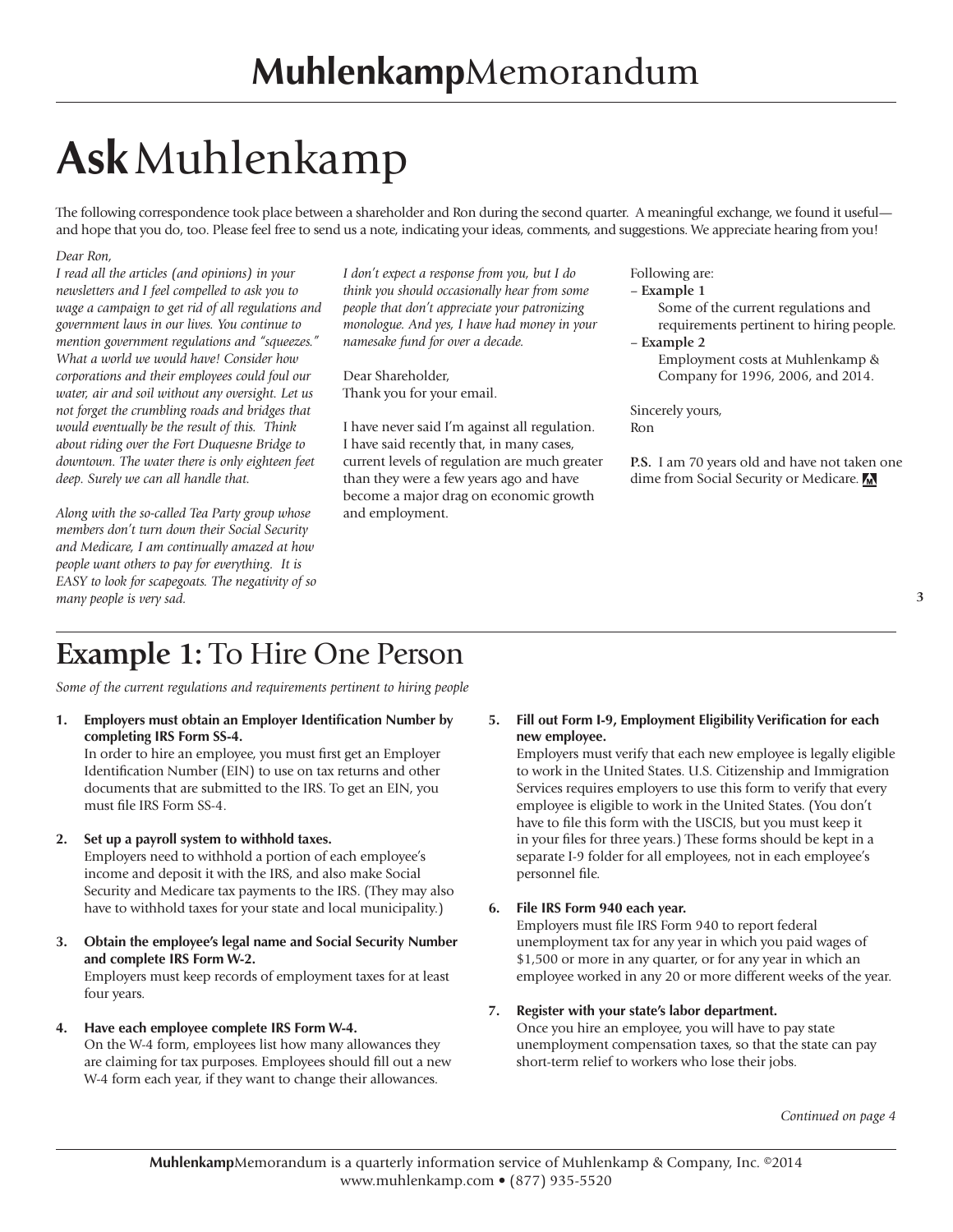**8. Report each new employee to your state's new hire reporting agency.**

Employers must report information on all new employees for the purpose of locating parents who owe child support. (Each state has a different new hire reporting agency.)

#### **9. Provide Insurance Exchange Notice.**

The Patient Protection and Affordable Care Act (ACA) amended the federal Fair Labor Standards Act (FLSA) to require covered employers to provide current employees and new hires with written notice of the existence of the exchanges and various other information pertaining to health care coverage. (Generally, employers with one or more employees involved in interstate commerce and with \$500,000 or more in annual sales are subject to the FLSA.) Employers who are required to provide insurance exchange notices to employees must do so for both full- and part-time employees. Employers are also required to provide the notice to each new employee at the time of hiring, within 14 days of an employee's start date.

#### **10. Get workers' compensation insurance.**

Workers' comp insurance is required in the vast majority of states, although some make an exception for very small employers.

#### **4**

#### **11. Post required notices.**

Several government agencies require employers to post notices providing information on worker rights. (The Department of Labor's "Poster Advisor" will help you determine which posters you must display.) In addition, you must comply with your state department of labor's poster requirements.

#### **12. Adopt workplace safety measures.**

Every employer must comply with the requirements of the Occupational Safety and Health Act (OSHA) by, among other things, providing a workplace free of hazards, training employees to do their jobs safely, notifying government administrators about serious workplace accidents, and keeping detailed safety records.

#### **13. Create an employee handbook.**

Although not required, it is a good idea to have a handbook describing your business's employee policies and making it clear that employment is at will unless an employee has signed a written employment contract.

#### **14. Set up personnel files.**

For each employee you hire, create a file in which to keep jobrelated documents, such as job applications, employment offers, IRS Form W-4, performance evaluations, and sign-up forms for employee benefits. Medical records should be kept in a separate, confidential file, in a locked cabinet. (You should store I-9 Forms, which document an employee's immigration status, in a separate file.)

#### **15. Set up employee benefits.**

If your business has established employee benefit programs such as a 401(k) plan, you'll need a sign-up procedure so employees can enroll, name dependents, and select options.

#### **16. Employers should create a job application.**

Unlike a resume and cover letter, a job application contains questions that require factual responses; e.g. social security number, dates of employment, positions held, names and contact information for direct supervisors, dates of degrees, street address, and phone number. The applicant's signature on the job application allows the employer to verify the truth of all content and gives permission for reference checking, background checking, criminal history checking, and often, reviewing the results of drug testing. (All job applications end with the applicant's signature certifying that all stated is true and granting the potential employer broad permissions to check the applicant's suitability for employment and to check the applicant's veracity.)

#### **Sources:**

http://www.irs.gov/Businesses/Small-Businesses-&-Self-Employed/Apply-for-an-Employer-Identification-Number-(EIN)-Online

http://www.uscis.gov/sites/default/files/files/form/i-9.pdf

http://www.sba.gov/content/hire-your-first-employee

#### http://www.inc.com/guides/2010/04/improving-hiring-practices.html

http://www.nolo.com/legal-encyclopedia/hiring-first-employee-13-things-29463.html

*Continued on page 5*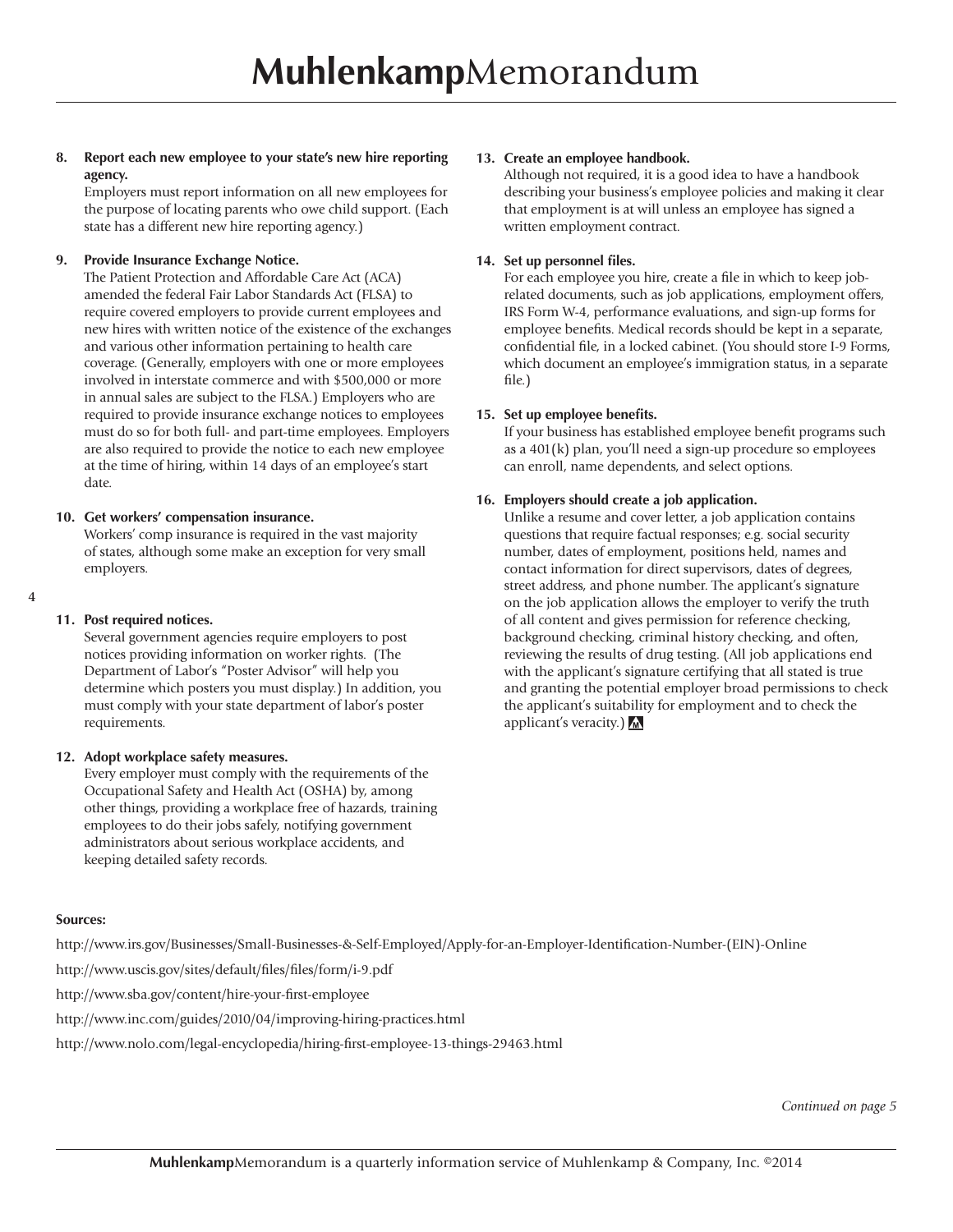### **Example 2:** Employment Costs

*Employment costs at Muhlenkamp & Company for 1996, 2006, and 2014*

#### **Employment Costs (W-2: Married Filing Jointly; No Dependents)**

| <b>Employee's Deduction</b>                                    | January 1996 | January 2006 | January 2014 |
|----------------------------------------------------------------|--------------|--------------|--------------|
| Gross Wage <sup>1</sup>                                        | \$36,000.00  | \$40,000.00  | \$45,000.00  |
| <b>FICA</b>                                                    |              |              |              |
| • Social Security (6.2%)                                       |              |              |              |
| • Medicare $(1.45\%)$                                          | 2,754.00     | 3,060.00     | 3,442.50     |
| Federal Withholding                                            | 3,626.00     | 2,714.00     | 2861.00      |
| PA State Withholding                                           | 1,008.00     | 1,228.00     | 1,400.00     |
| PA State Unemployment                                          | 10.80        | 36.00        | 31.50        |
| Occupational Tax                                               | 10.00        | 10.00        | N/A          |
| Local Services Tax                                             | N/A          | N/A          | 52.00        |
| Local Earned Income Tax                                        | 360.00       | 400.00       | 450.00       |
| <b>Employee's Take-Home Pay</b>                                | \$28,231.20  | \$32,552.00  | \$36,763.00  |
| <b>Employer's Costs</b>                                        |              |              |              |
| Gross Wage <sup>1</sup>                                        | \$36,000.00  | \$40,000.00  | \$45,000.00  |
| <b>FICA</b>                                                    |              |              |              |
| • Social Security (6.2%)                                       |              |              |              |
| • Medicare $(1.45\%)$                                          | 2,754.00     | 3,060.00     | 3,442.50     |
| Health Insurance                                               | 4,207.32     | 13,765.20    | 22,264.00    |
| PA State Unemployment                                          | 167.52       | 266.94       | 557.76       |
| Federal Unemployment                                           |              |              | 43.00        |
| <b>Employee's Cost to Company</b>                              | \$43,128.84  | \$57,092.14  | \$71,307.26  |
| Pension/Profit Sharing Contribution <sup>2</sup>               | 9,000.00     | 10,000.00    | 11,250.00    |
| <b>Employee's Cost to Company</b>                              | \$52,128.84  | \$67,092.14  | \$82,557.26  |
| Employee Cost: Employee Take-Home Pay<br>(Pre-Profit Sharing)  | 1.53         | 1.75         | 1.94         |
| Employee Cost: Employee Take-Home Pay<br>(Post-Profit Sharing) | 1.85         | 2.06         | $2.25*$      |

The first table shows the W-2 numbers for a person's gross income and take-home pay. This is what "employment" looks like to the employee. The second table shows the amounts paid by the employer for FICA and health insurance, various unemployment taxes, etc., which most employees don't see. In 2014, for the employee to take home \$36,763.00, it costs the employer \$71,307.26 or \$82,557.26 with a pension/profit sharing contribution. This is what "employment" looks like to an employer.

\* Specifically, for my son to take home \$1.00, it costs me (his employer), \$2.25, so he must produce \$2.50. The 25 cents is my return for hiring him. (In fact, the average profit-payroll ratio in the U.S. economy is 10%-11%.) If you tax (or regulate) away the 25 cents, none of this happens. (To learn more, read *The Trouble with Government Spending* by Ron Muhlenkamp, available at www.muhlenkamp.com.)

Copyright 2014 Muhlenkamp & Company, Inc. All Rights Reserved.

*Continued on page 6*

<sup>&</sup>lt;sup>1</sup> Based on the U.S. median income.

<sup>2</sup> Based on maximum allowable by law: 25% of gross wages.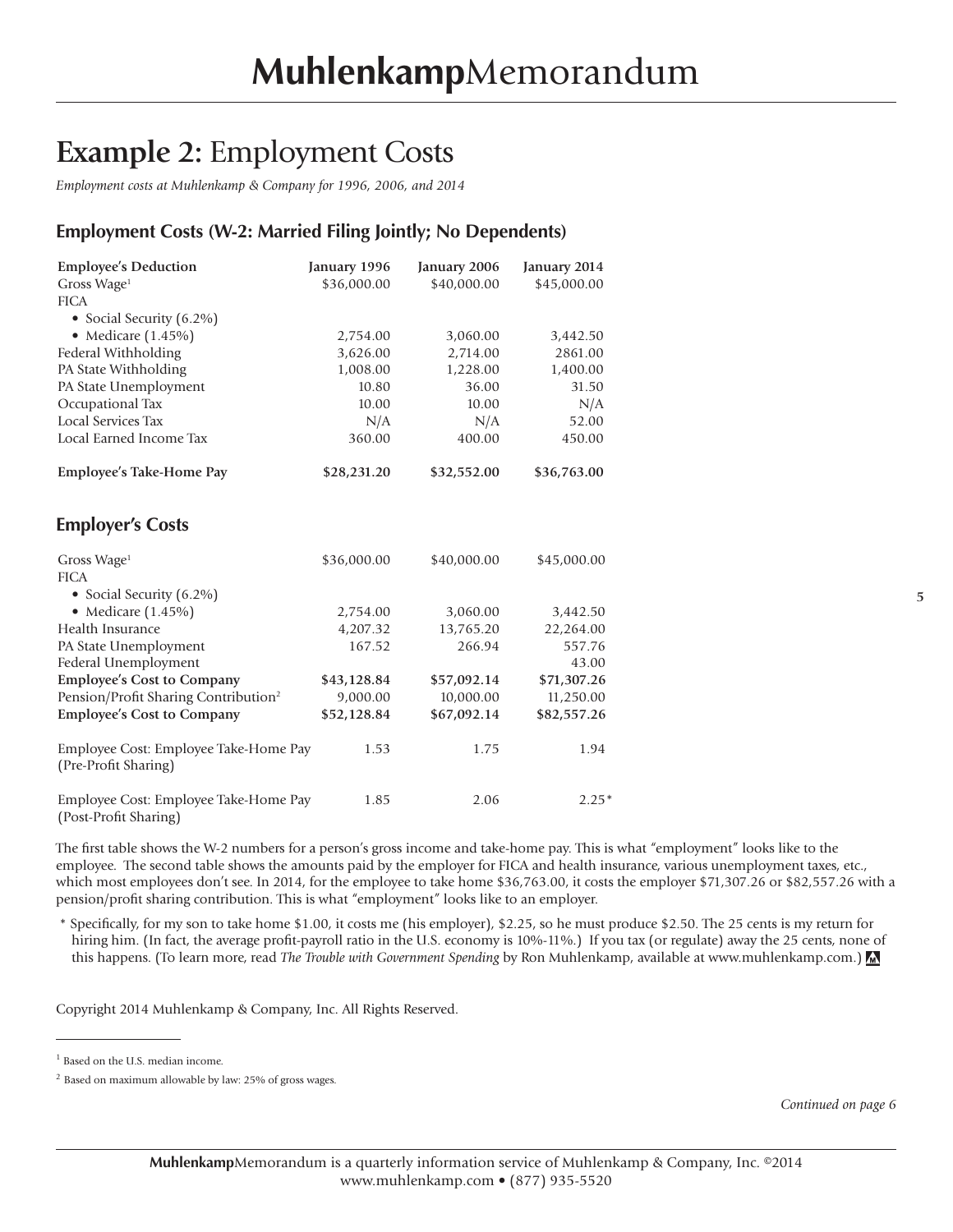#### Be Careful Dealing with Creative Sources of Yield: A Redux

*Continued from page 2*

#### **Glossary**

**Bonds** are a way for the government or a company to borrow money. Bonds have two parts: the principal and the coupon. The coupon is a fixed amount that is to be paid to the bondholder periodically over the life of the bond (thus providing "income"). The principal is repaid when the bond matures. Bonds are traded in an open market, just like stocks. Bond prices reflect many things, including changes in interest rates. The price of a bond changes as follows:

- If the current market interest rate is higher than the bond coupon, the bond will sell for less than the face (par) value of the bond.
- If the current market interest rate is less than the bond coupon, the bond will sell for more than face (par) value.
- If the current market interest rate equals the coupon value, the bond will trade at face (par) value.

**Dividend** is a distribution of a company's earnings to its shareholders, as decided by the board of directors.

**P/E (price-to-earnings ratio)** is the current price of a stock divided by the (trailing) 12 months earnings per share.

**Royalty trusts** are a 'pass through'

#### **Announcements**

#### **Request for Email Address**

To ensure you receive all of the correspondence that we publish, please share your email address with us. Occasionally, Muhlenkamp & Company publishes information that gets distributed by email only. To be added to our email list, visit our website at www.muhlenkamp.com, or call us at (877) 935-5520 extension 4. Your contact information will not be released to any third party.

#### **IRA Beneficiary Designation**

If you haven't named a beneficiary to your IRA, following are a few reasons to do so:

- Upon your death, it allows the remainder of your IRA to be distributed according to your wishes;
- It provides an opportunity for your beneficiary to preserve the tax-deferred (tax-free in the case of a Roth IRA) compounding of investment gains for years after your death; and
- It avoids the public and costly process of probate for the assets in your IRA.

If you would like to name or verify beneficiaries listed on your account(s), please contact our Client Service Department at (877) 935-5520 extension 4.

vehicle available to get income from the corporation to the individual with only one level of taxation (the individual income tax). As a result, royalty trusts do not own the properties that are producing, they simply collect royalties and distribute them. Royalty trusts trade on the basis of income; therefore, it is important to check not only today's yield, but, more importantly, what the yield will be or is projected to be in the future. The price of oil and gas drive the payouts, so as oil and gas prices fall and rise, the payouts change from month to month.

In general:

- Royalty trusts have no employees;
- Royalty trusts generally own no land or any other asset except for the right to receive a percentage of either revenues or profits from a production asset that someone else owns; and
- Royalty trusts generally have a finite life, either measured in time (years), or volumes (i.e. a certain amount of oil or gas), or, in some cases, they terminate upon deaths of certain named individuals.

*Any tax or legal information provided is merely a summary of our understanding and interpretation of some of the current income tax regulations and is not exhaustive. Investors must consult their tax adviser or legal counsel for advice and information concerning their particular situation. Muhlenkamp & Company may not give legal or tax advice.*